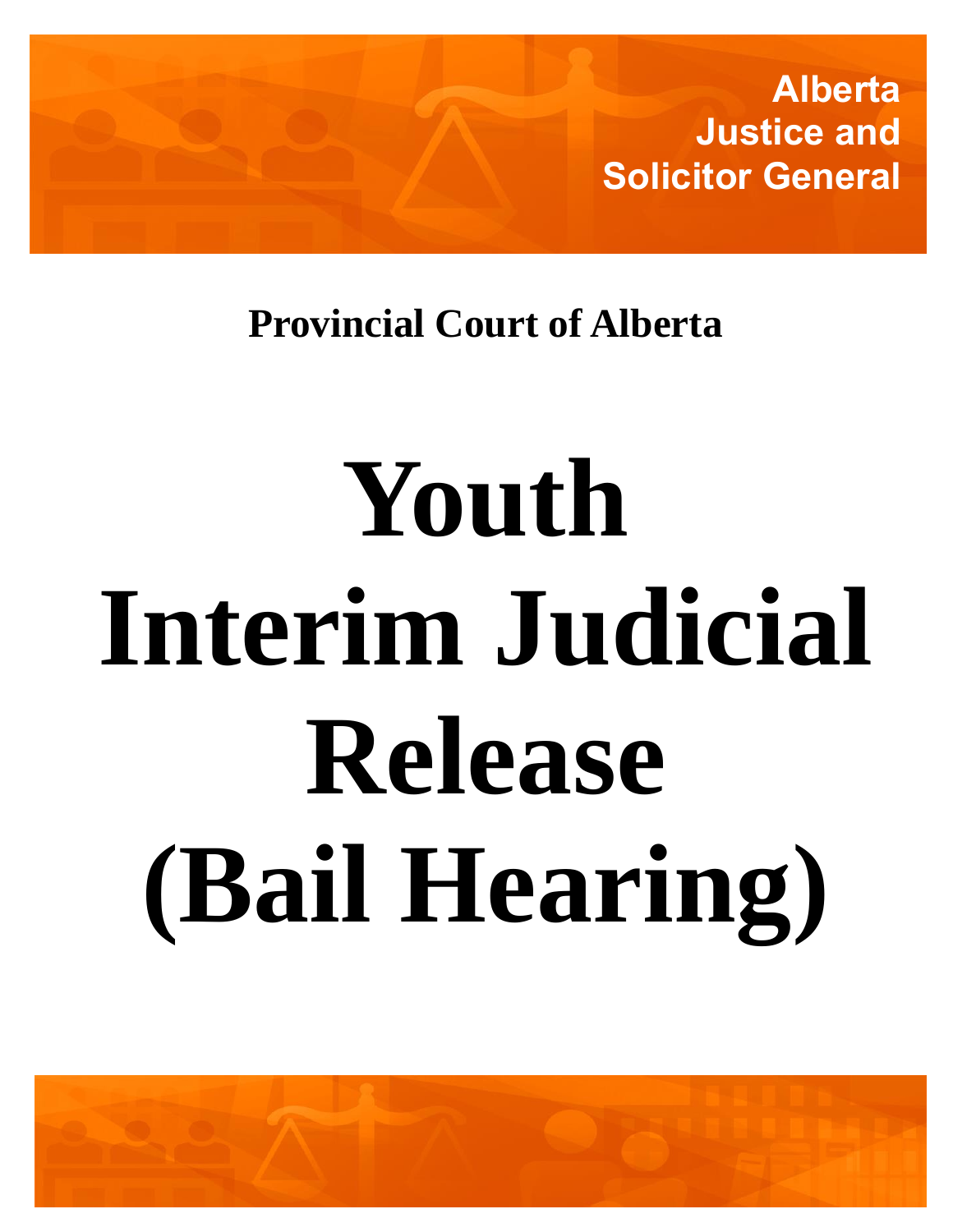### **I have been arrested. What happens now?**

The police may give you an official document telling you when to appear in court. This document may be:

- an appearance notice
- a promise to appear
- a recognizance entered into before an officer in charge

## **OR**

The police may take you before a justice of the peace or judge for a bail hearing.

You may also have to go to the police station to be fingerprinted and photographed.

### **What happens at a bail hearing?**

The justice of the peace or judge will tell you that you have the right to have a lawyer or other person help you in the hearing. He or she will read the charge (the offence) to you.

If you choose to have someone present, you will stay in custody until that person shows up.

At the hearing, the prosecutor will tell the justice of the peace or the judge why they feel you should be kept in custody or, if you are to be released, the rules they want you to follow.

There are three reasons you can be held in custody:

- 1. Primary grounds the justice of the peace or judge feels that you will not show up for your court appearances.
- 2. Secondary grounds the justice of the peace or judge feels that you may commit another crime.
- 3. Tertiary grounds the justice of the peace or judge feels that it would be in the best interest of the community that you not be released.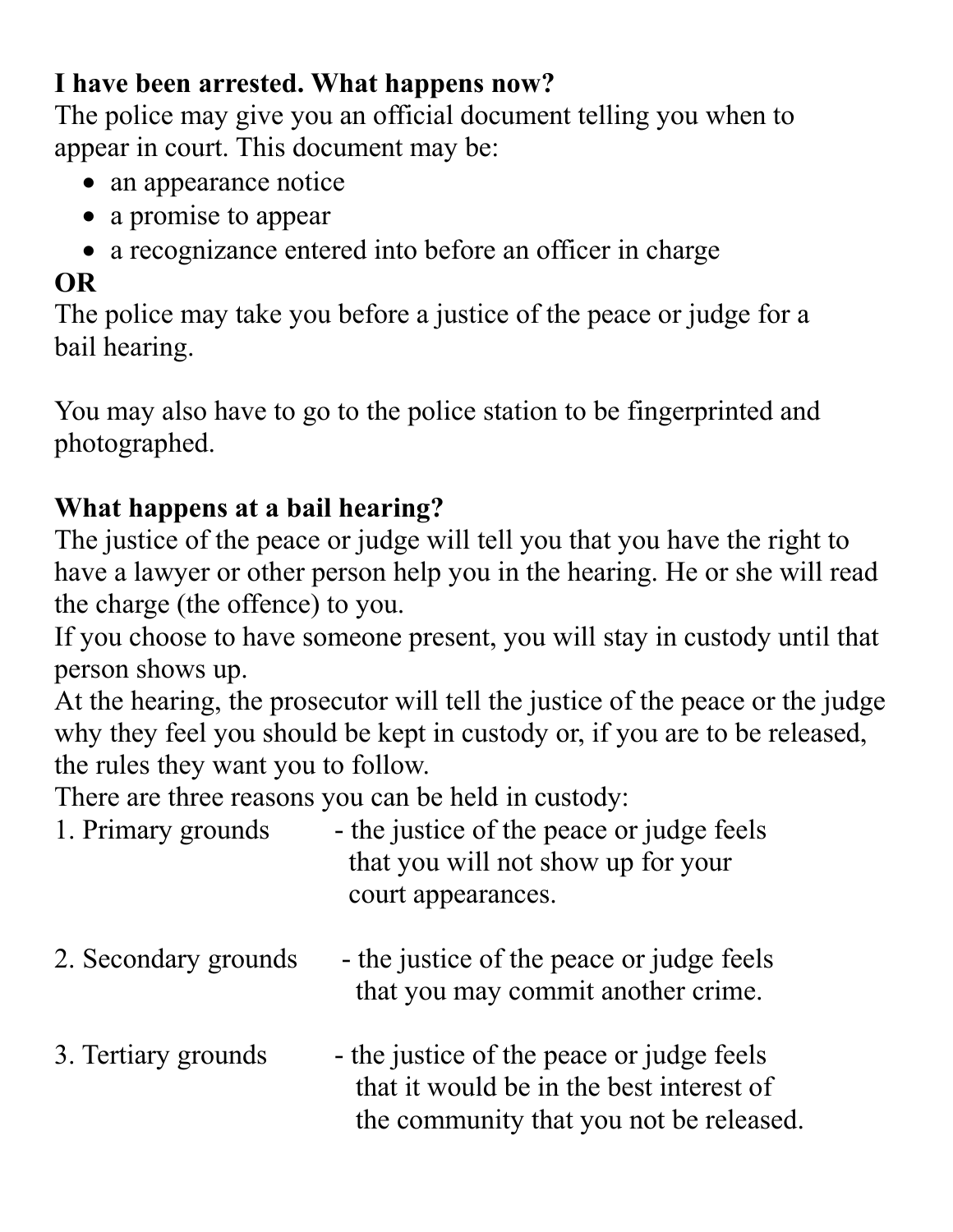If you are released, you will have to sign an order which may include rules you will have to follow. You may be asked to deposit a certain amount of money (bail) or have someone else (a surety) pledge money to have you released. If the justice of the peace decides not to release you, you may ask the justice of the peace to place you in the custody of a responsible person instead of staying in jail.

#### **Who is a responsible person?**

A responsible person is someone who agrees in writing to take care of you, to make sure that you go to court, and to make sure that you follow the rules on the order. You will only be released to the responsible person if you agree in writing with these arrangements.

#### **What happens if I don't have the money?**

You will stay in jail until you get the money, until somebody else comes up with the money, or until your case is finished.

## **What are some of the rules I may have to follow?**

Some rules are:

- Keeping a curfew
- Staying away from certain places or people
- Attending school

Other rules can also be imposed.

### **How long does the release order last?**

This order lasts until the charge is finished and you have either received your penalty or been found not guilty. If you or someone for you has deposited money, this money will not be returned until the charge is finished.